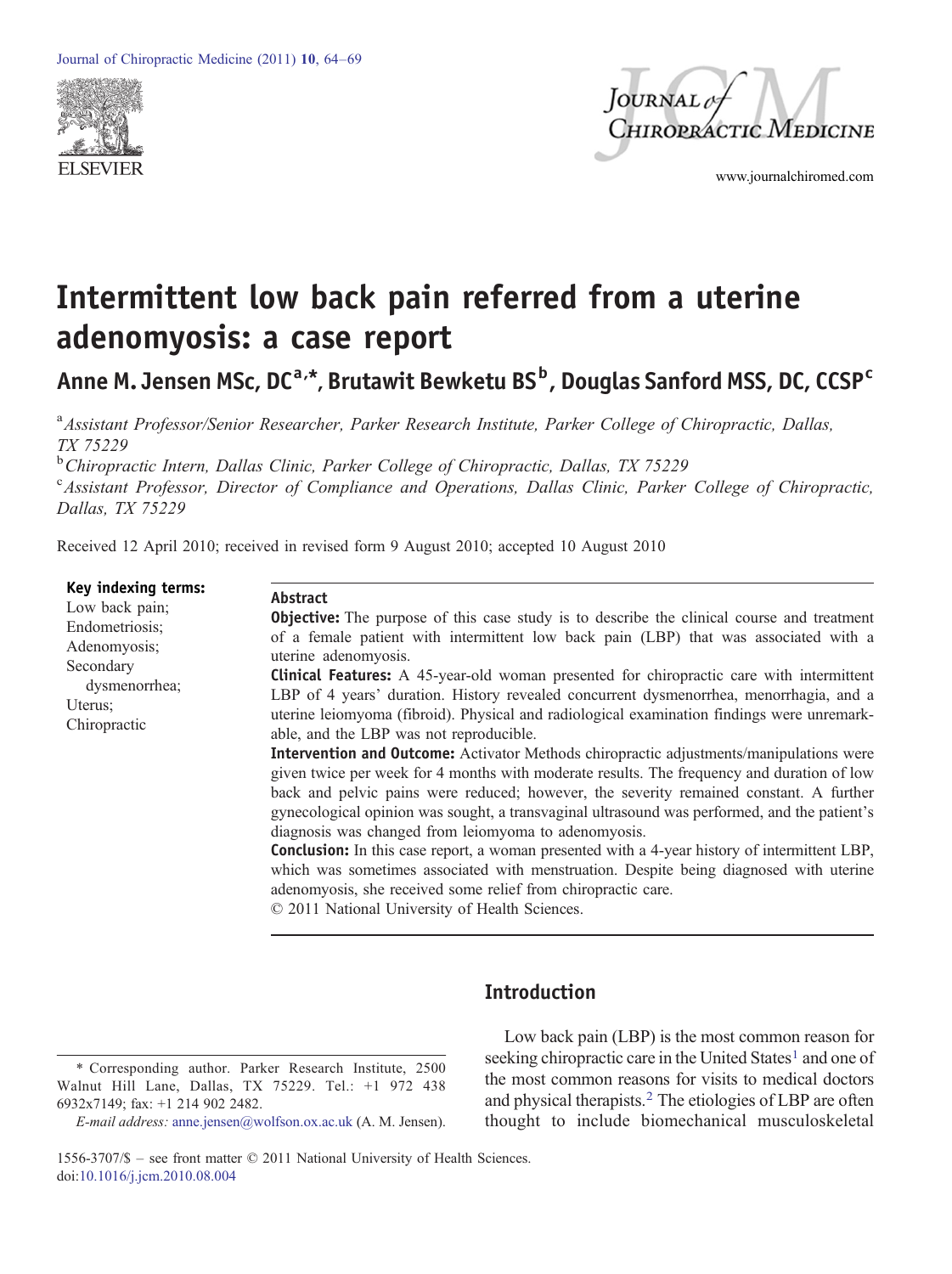di[s](#page-4-0)orders, such as strains and disk herniations<sup>[3](#page-4-0)</sup>; and, less commonly, LBP is thought to refer from underlying viscera[,](#page-4-0) such as from renal disease,  $4.5$  aortic aneurysm,  $6$ or metastatic prostate cancer[.](#page-4-0)[7,8](#page-4-0)

There is evidence to suggest that chiropractic care is an effective intervention for mechanical LBP— both acute and chronic.<sup>[9-11](#page-4-0)</sup> However, little evidence currently exists on the effectiveness of chiropractic care for referred LBP.

Other sources of pain referred to the low back in females of reproductive age include uterine conditions such as endometriosis and adenomyosis[.](#page-5-0)<sup>[12,13](#page-5-0)</sup> The evidence suggests that endometriosis may occur in up to  $33\%$  of menstruating females[,](#page-5-0) <sup>[14](#page-5-0)</sup> whereas adenomyosis, a variant of endometriosis, may have an incidence of up to  $20\%$  of the same population.<sup>[15,16](#page-5-0)</sup>

The aim of this case study is to describe a patient presenting with marked, nonreproducible LBP that may have a nonmechanical etiology. A further aim is to provide a brief review of adenomyosis, including clinical presentation and current treatments.

#### Case report

A 45-year-old white nulliparous woman, weighing 183 lb and standing 5'7'' (body mass index, 30.4), presented with a chief complaint of diffuse LBP of 4 years' intermittent duration. In addition, she reported to occasionally have concurrent marked lower abdominal pain and cramping, mainly on the right, but also on the left, and an extremely heavy menstrual flow. These pains (LBP and abdominal) were often related to her menstrual cycle, frequently occurring premenstrually and/or during menses; but also, they could occur at any point in her menstrual cycle. Therefore, they could not accurately be described as "cyclical" in nature. In addition, the marked LBP was frequently present independent of abdominal pain. She reported that the pains originally started after she relocated to a different city for work, and they were not the result of mechanical strain. She also reported having no prior history of abdominal or LBP. When her symptoms first began, a gynecological opinion was sought; and a diagnostic ultrasound confirmed a medium-sized uterine leiomyoma (4.5 cm in diameter). It was decided that no intervention would be commenced at that time, but the condition would be monitored regularly.

She described the LBP as a severe, yet vague, ache, occurring bilaterally mainly over the sacroiliac joints and lumbosacral junction; but she could also have pain in her lumbar spine, acetabulofemoral joints (mainly anterior), groin/inner thighs, and lateral thighs to just above the knee (Fig 1). The pains could last for as little as 1 to 2 days or for as long as 2 weeks at a time and vary in intensities from mild (2/ 10) to severe  $(10+/10)$ , and it seemed to get worse with time. She reported experiencing temporary relief from heat therapy such as hydrotherapy and hot packs, and also from massage and nonsteroidal antiinflammatories (NSAIDs) such as acetaminophen and aspirin; however, the pains usually returned within a few hours. She reported taking no other medication and did not have an intrauterine device. In addition, on a number of occasions over the 4 years' duration of these symptoms, other pelvic etiologies were investigated and ruled out, including bladder and other urinary tract structures, kidneys, large and small bowels, appendix, abdominal vasculature, and ovaries. Furthermore, she was screened repeatedly for urinary tract infections and sexually transmitted diseases, the results of which were all negative.

For relief, she tried other noninvasive therapies such as diversified chiropractic adjustments, acupuncture, Rolfing, craniosacral therapy, herbal remedies, functional nutritional therapy, Neuro Emotional Technique, and Reiki, some of which helped in the short term only. Each time, the symptoms recurred in the ensuing weeks or months.

With frustration, she reported that nothing she specifically does brings on the pains. Other symptoms associated only with the pains include a depressed mood, cravings for carbohydrates and caffeine, and fatigue. When there was no pain, she did not experience these other symptoms. She also reported that the presenting symptomatology markedly disrupted her normal routines, such as productivity at work, going to



Fig 1. Case pain pattern.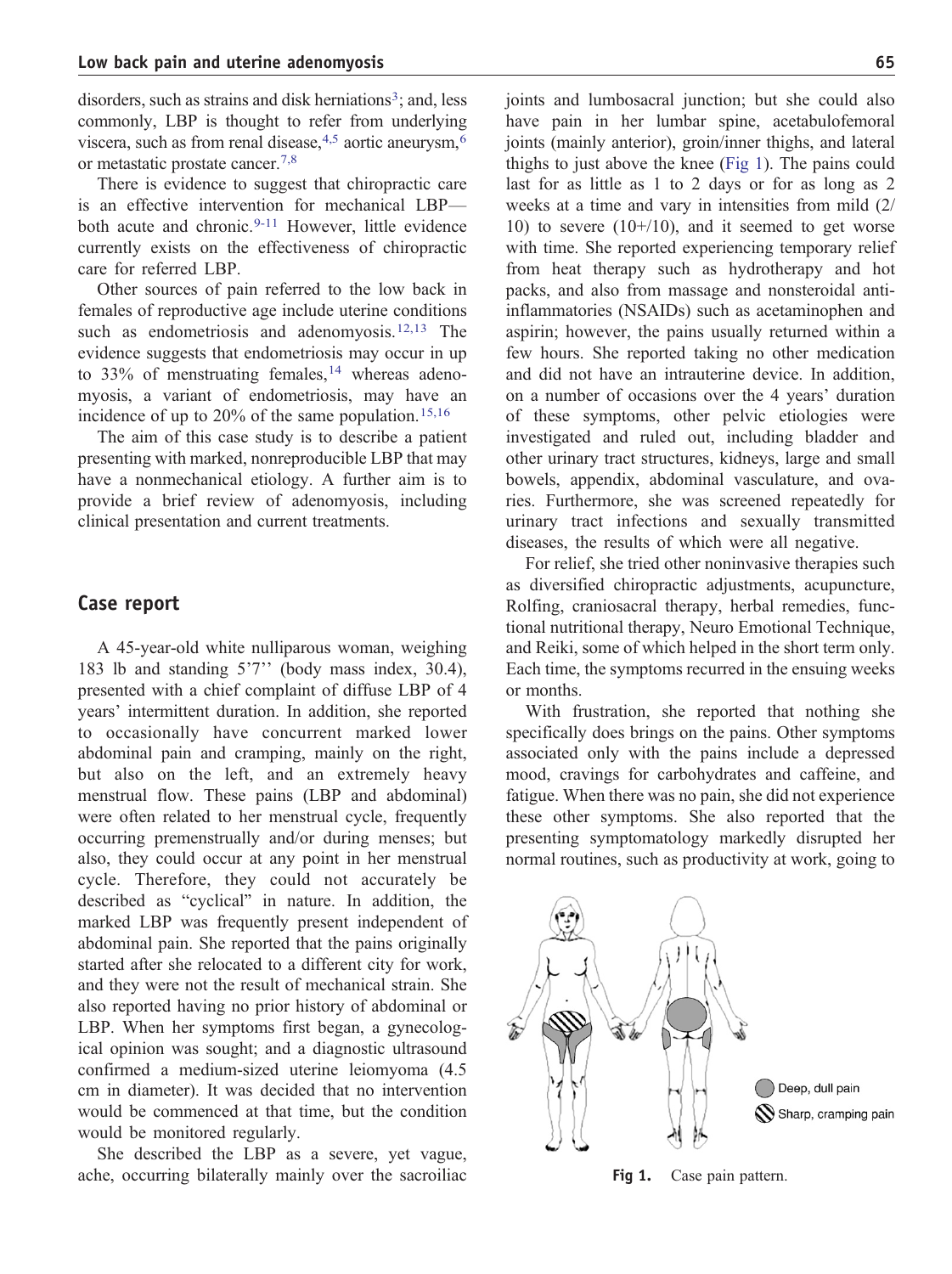the gym, and socializing with friends. These activities were also not affected if the symptoms were not present. The result of physical examination that included a full orthopedic and neurological assessment was unremarkable, aside from marked lumbopelvic paraspinal muscle spasm (L1-sacrum). Radiological examination of the lumbopelvic spine revealed no abnormalities other than asymmetrical lumbosacral facets and a mild hypolordosis.

The retrospective observation period was 4 menstrual cycles with treatment delivered twice per week during this time (ie, 2 visits per week for 4 months). Treatment consisted of a combination of chiropractic spinal adjusting using the Activator Adjusting Instrument and following Activator Methods protocol, which has been specifically outlined elsewhere.[17](#page-5-0) Activator Methods was chosen because the patient requested a low-force adjusting technique. In addition, the patient continued to take NSAIDs as needed to maintain her normal activities. As shown in Table 1, the patient experienced some pain relief during the course of treatment. She reported a reduction in the frequency and duration of the LBP and abdominal pain; however, the severity of the LBP often remained marked. The patient gave consent to have personal health information published without divulging personal identifiers.

After the 4 months of care, during a routine gynecological visit, another diagnostic ultrasound was performed. This ultrasound suggested the presence of a uterine adenomyosis rather than a leiomyoma. Therefore, because of these findings and also because of the patient's history and clinical presentation and of the lack of lasting relief from previously tried interventions, it was determined by her gynecologist that the condition more resembled an adenomyosis than a leiomyoma.

**Table 1** Results after activator methods therapy

| Menstrual period                                     | 1st       | 2nd                               | 3rd       | 4th                  |
|------------------------------------------------------|-----------|-----------------------------------|-----------|----------------------|
| Medication<br>consumption<br>$(capsules)^a$          | 6         | $\mathfrak{D}$                    | 2         |                      |
| LBP (NRS)<br>Abdominal pain                          | 3<br>Mild | $\Omega$<br>Mild                  | 0<br>None | $\mathbf{0}$<br>None |
| Lumbopelvic<br>paraspinal muscle<br>spasm            |           | Marked Moderate Moderate Moderate |           |                      |
| Disruption of normal Marked None<br>daily activities |           |                                   | None      | None                 |

NRS, Numerical Rating Scale, 0 to 10 (0, no pain; 10, worst pain ever).<br><sup>a</sup> Total number of capsules consumed per period. Each

capsule contains 500 mg of acetaminophen.

Therefore, the patient's diagnosis was changed from uterine leiomyoma to uterine adenomyosis.

### **Discussion**

The exact etiology of LBP is often difficult to definitively determine.[10](#page-4-0) In this case study, the patient's LBP was vague and intermittent, and absent on the day of presentation. Furthermore, the patient reported that she could not actively reproduce the pain; and it could not be elicited during physical examination. The discerning practitioner would recognize that these signs and symptoms are indicative of referral from underlying visceral pathology.[18](#page-5-0)

Referred pain was first described by Head<sup>[19](#page-5-0)</sup> in 1893; however, the term has not yet been formally defined by the International Association for the Study of Pain[.](#page-5-0)[20](#page-5-0) For clarification, the following definition of referred pain will be used in this report: "Pain that is felt in a part of the body at a distance from its area of origin.["](#page-5-0)[21](#page-5-0) Referred pain has been described as nonspecific, deep, diffuse, and dull.<sup>[22](#page-5-0)</sup> The exact mechanism responsible for referral is not yet known, although a number of neuroanatomic and physiologic theories have been suggested.<sup>[3,18,22](#page-4-0)</sup> Furthermore, *referred pain* differs from *radicular pain*, which is pain originating from a nerve root.[23](#page-5-0)

There are a number of female visceral conditions that are thought to refer pain to the low back, including endometriosis[.](#page-5-0)[12](#page-5-0) Endometriosis is a condition in which endometrial-like glands are found in atypical locations, usually outside the uterine cavity, and affects women of reproductive age.<sup>[24](#page-5-0)</sup> Although not yet well understood, endometriosis has been associated with pelvic pain, back pain, chronic dysmenorrhea, painful urination, bowel movements, and sexual intercourse.[12](#page-5-0) Adenomyosis, a variant of endometriosis in which ectopic endometrium is found within the myometrium, is most prevalent in women aged 35 to 50 years.<sup>[24](#page-5-0)</sup> Largely underdetected,<sup>[25](#page-5-0)</sup> adenomyosis is diagnosed through transvaginal ultra-sound or magnetic resonance imaging.<sup>[26](#page-5-0)</sup>

Common medical management of adenomyosis includes NSAIDs for pain relief; and for dysmenorrhea, various hormone therapies are used. For instance, patients are often prescribed agents that suppress ovarian activity such as gonadotropin-releasing hor-mone agonists<sup>[27](#page-5-0)</sup> and levonorgestrel-releasing intrauterine devices.[28](#page-5-0) Other invasive management includes uterine artery embolization, surgical excision of the adenomyotic tissues, and hysterectomy.[27](#page-5-0) The effec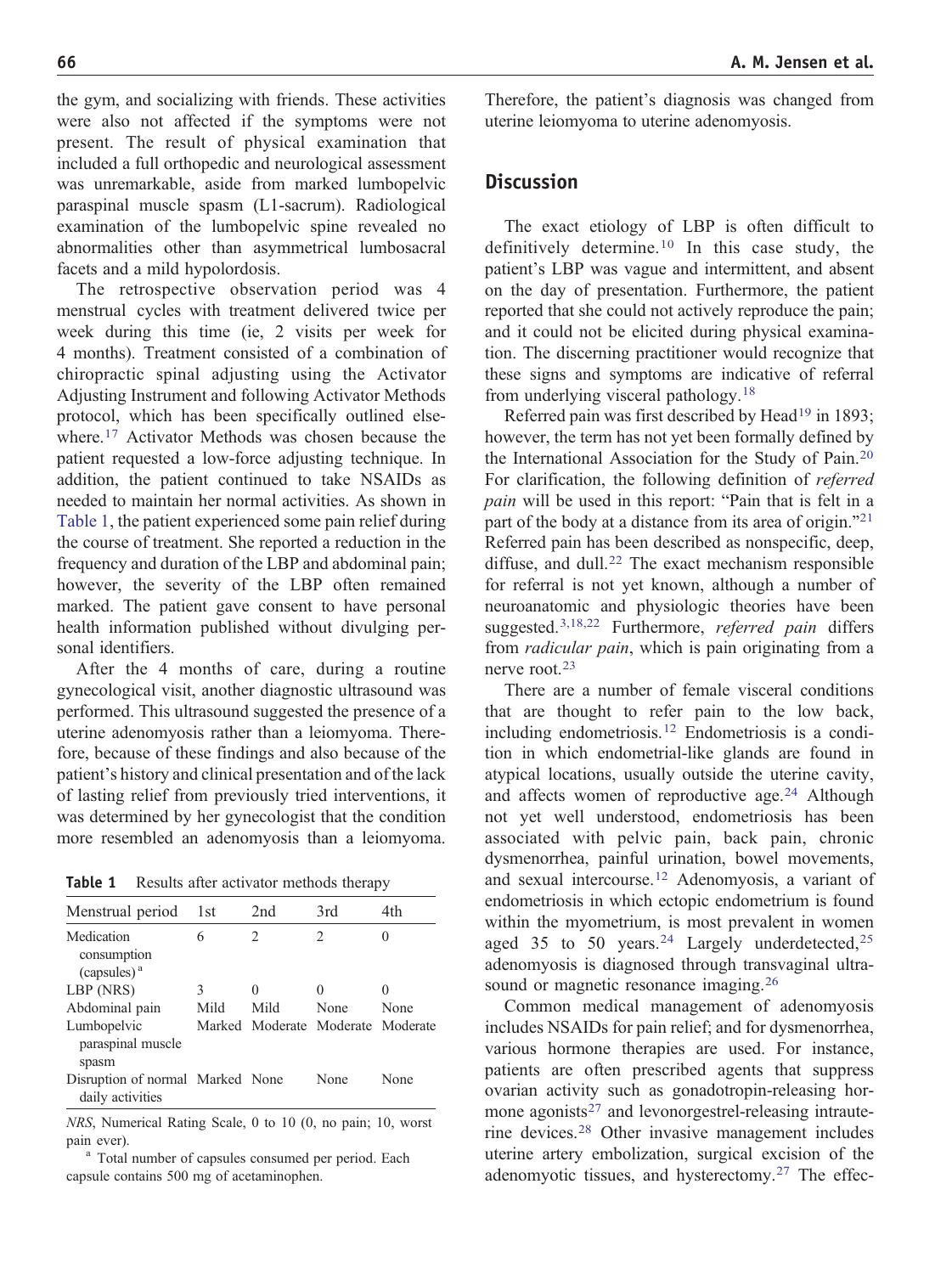tiveness of many of these interventions has a limited term,[29](#page-5-0) and patient satisfaction of them has not been measured.

Whereas to date there are no complementary or alternative interventions reported in the literature specifically for adenomyosis, a number of noninvasive interventions are described for dysmenorrhea, endometriosis, and chronic pelvic pain (CPP). Dysmenorrhea may be defined as painful menstruation, whereas primary dysmenorrhea refers to painful menstruation that has been present since menarche, and secondary dysmenorrhea refers to painful menstruation that developed sometime after menarche as a result of a specific disorder (eg, endometriosis)[.](#page-5-0)<sup>[21](#page-5-0)</sup> An example of a noninvasive intervention for these conditions is topical heat, which has been shown to be more effective than NSAIDs at temporarily relieving the pain of dysmenorrhea.[30,31](#page-5-0) In addition, there is some evidence to suggest that a diet high in green vegetables, fiber, fish oil, and vitamins  $B_1$  and  $B_{12}$ , and low in red meat, eggs, and cheese may reduce the risk of dysmenorrhea.[32-34](#page-5-0) Furthermore, there is little evidence to suggest that exercise,<sup>[35](#page-5-0)</sup> magnesium or vitamin E supplementation,<sup>[33](#page-5-0)</sup> psychotherapy,  $36$  or behavioral interventions  $37$  are effective at improving the symptoms of dysmenorrhea.

On the other hand, there are a number of alterative hands-on interventions for dysmenorrhea described in the literature that show conflicting evidence. In one prospective case series on the impact of chiropractic drop table lumbosacral adjusting on primary dysmenorrhea, particularly premenstrual syndrome symptoms, all the women participating reported at least some reduction in lower abdominal pain and LBP.<sup>[38](#page-5-0)</sup> Furthermore, a randomized, placebo-controlled, crossover, clinical trial comparing manual diversified chiropractic adjustments and sham Activator adjustments found mixed and interesting results.[39](#page-5-0) Both groups reported a reduction in premenstrual syndrome symptoms, with the greater reduction found in the initial treatment group. Conversely, the initial placebo group reported no further relief during the second phase of the trial when they received actual chiropractic adjustments, which the authors attributed to a flawed sham procedure. In addition, there are a number of encouraging studies to support spinal manipulation for CPP. For instance, chiropractic flexion/distraction and trigger point techniques<sup>[40](#page-5-0)</sup> and distractive decom-pressive manipulation<sup>[41](#page-5-0)</sup> seemed to have provided short-term relief to women with CPP. However, it must be noted that these latter 2 studies were not experimental in design and, therefore, cannot be considered strong support.

Systematic reviews, which are considered the best evidence of effect, $42$  are generally inconclusive for the use of alternative hands-on therapies for dysmenorrhea. For instance, reviews on spinal manipulation<sup>[43](#page-5-0)</sup> and acupuncture and acupressure therapy<sup>[44](#page-5-0)</sup> for endometriosis and dysmenorrhea demonstrate inconsistent results, with some trials finding effect and others not. These inconsistent results may be due to the small number of trials reviewed, the small sample sizes within each trail, or the heterogeneity of the trials reviewed[.](#page-5-0)[45](#page-5-0) Or indeed, these results may be due to the intrinsic problems of doing randomized trials on handson interventions.[46](#page-5-0) Regardless of the reason, the lack of strong evidence does *not* mean that these interventions are not worthy of consideration. It simply means that there is a lack of evidence.

However, there is evidence to suggest that vertebral displacements may alter somatosensory signals of afferent nerves.[47](#page-5-0) There is also some evidence that altered neurological function may then cause organic dysfunction.[41](#page-5-0) From a theoretical perspective, it would then follow that correction of vertebral displacements would improve or prevent organic dysfunction, which is a common assertion of basic chiropractic theory.[48](#page-5-0) Therefore, hypothetically, this patient's improvements may have been the result of her receiving regular chiropractic adjustments. On the other hand, the two may have nothing to do with each other. Caution must be exercised in drawing definite conclusions from case studies such as this because of the limitations of this study design. For example, because of the uncontrolled environment, confounders are readily introduced that may markedly impact patient outcomes[.](#page-5-0)[49](#page-5-0) Furthermore, the changes that the patient experienced may be attributed to the natural history of the condition, <sup>[49](#page-5-0)</sup> especially conditions with intermittent symptoms as in this case, and not the intervention used. A cause-andeffect relationship may only be established through rigorous clinical trials.[42](#page-5-0) Therefore, it is not possible to generalize the results beyond the case in question.

It is encouraging that this patient experienced a temporary improvement in the frequency and duration of her LBP during the course of her chiropractic care. In this case, Activator Methods adjusting protocols were used because of patient preference. However, it is speculated that how the patient was adjusted (eg, Activator Methods, in this case) was less important than the fact that she was adjusted consistently. It is noted that the patient had had chiropractic care previously, but only when she was symptomatic: She would get adjusted when the LBP started. This time, she committed to and followed through with a regular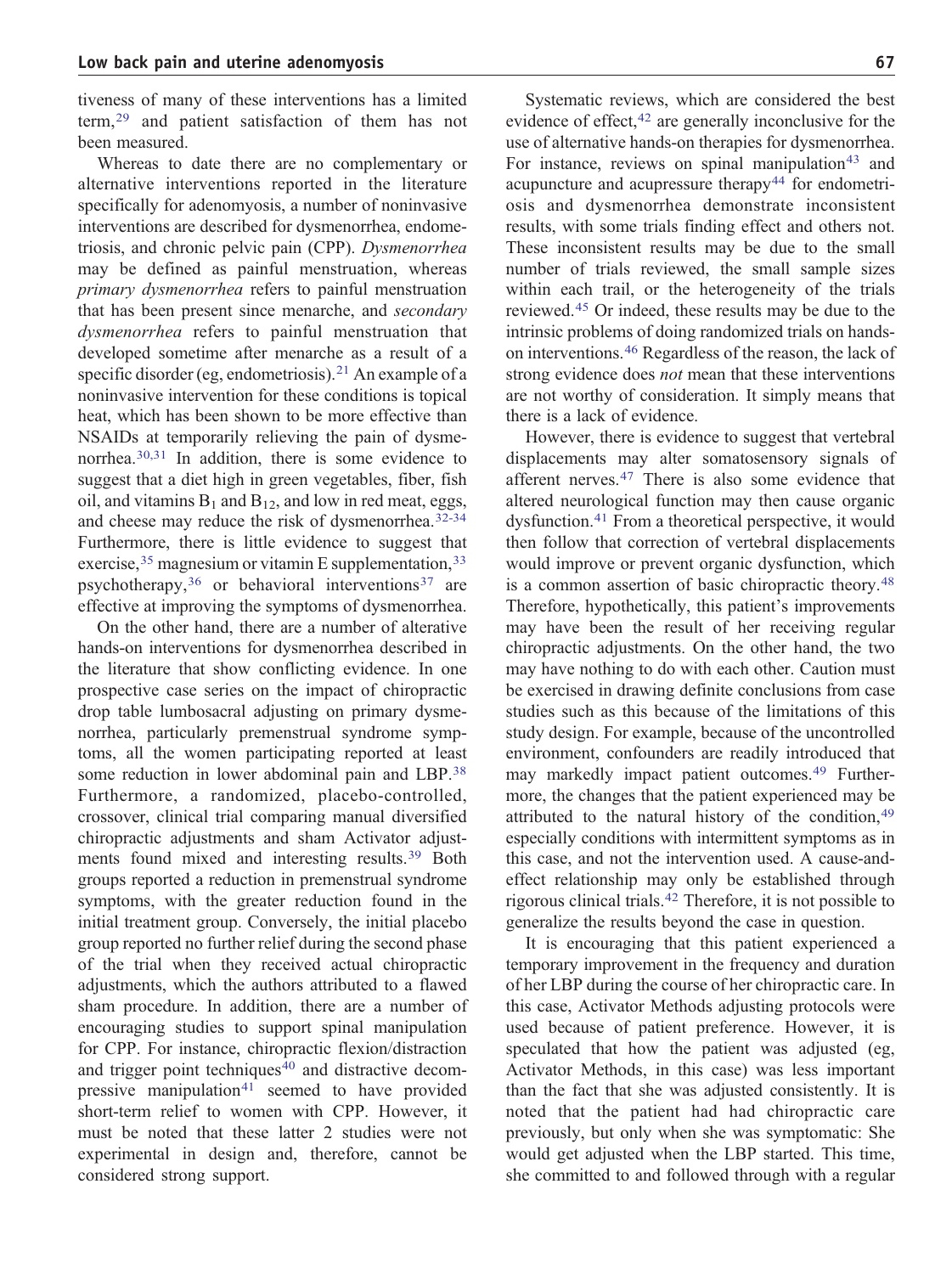<span id="page-4-0"></span>

and consistent schedule of care. This may have made this difference in her positive outcomes this time—but perhaps not too. It is further theorized that the confidence that the patient has in her practitioner and in her own ability to heal (ie, "hope") is also of great consequence to her outcome.

Because there is little strong evidence supporting the use of alternative or noninvasive interventions for lasting relief of LBP referred from endometriosis and because of the high prevalence of endometriosis (33% in wom[e](#page-5-0)n of childbearing age<sup>[14](#page-5-0)</sup> and  $47\%$  in infertile woman<sup>50</sup>), future research in this area is of paramount importance. Randomized clinical trials are urgently needed comparing the efficacy of noninvasive interventions currently used, such as chiropractic care and acupuncture, and also of a number of different chiropractic techniques. In any event, further investigation into the effectiveness of chiropractic care for pain referred from a uterine adenomyosis is required before generalizations can be made.

This case is the first in the chiropractic literature that describes the presentation, treatment, and clinical course of a woman with the diagnosis of uterine adenomyosis presenting with LBP. As was the primary objective of this report, this case demonstrates that marked LBP can be referred from structures other than from the neuromusculoskeletal system. It is imperative that chiropractors recognize when LBP may be of visceral origin. If physical and radiological examinations are unremarkable and if, after a limited period of chiropractic care, outcomes are less than expected, referral to an appropriate specialist is warranted.

#### Limitations

Caution about generalizing these results to other patients is advised. Although this patient seemed to show relief from care, this does not mean that others will respond in a similar manner. It is recommended that if, after a trial of conservative treatment, outcomes are less than expected or unsatisfactory, further etiological evaluation is warranted; and referral to a medical specialist may be necessary.

#### Conclusion

In this case report, a woman presented with a 4-year history of intermittent LBP, which was sometimes associated with menstruation. Despite being diagnosed with uterine adenomyosis, she seemed to get some

relief from Activator Methods chiropractic spinal adjustments. Low back pain can have nonneuromusculoskeletal origins. Endometriosis and its variant, adenomyosis, can present with a variety of symptoms, of which LBP is very common. Practitioners who address the spine should be mindful of this condition when a female patients presents with intermittent or cyclical LBP, especially when it is not reproducible. A thorough history and examination may point practitioners to suspect an underlying visceral condition. There are little strong evidence in support of noninvasive interventions for endometriosis and a limited amount of weak evidence to support spinal manipulation for endometriosis.

## Funding sources and potential conflicts of interest

No funding sources or conflicts of interest were reported for this study.

#### References

- 1. Barnes PM, Bloom B, Nahin RL. Complementary and alternative medicine use among adults and children: United States, 2007. Natl Health Stat Report 2009(12):1-23.
- 2. Hurwitz EL, Morgenstern H, Kominski GF, Yu F, Chiang LMA. Randomized trial of chiropractic and medical care for patients with low back pain: eighteen-month follow-up outcomes from the UCLA Low Back Pain Study. Spine 2006;31 (6):611-21.
- 3. Gatterman MI. Chiropractic management of spine related disorders. Philadephia: Williams & Wilkins; 1990.
- 4. Collins RD. Algorithmic diagnosis of symptoms and signs. Philadelphia: Lippincott Williams & Wilkins; 2003.
- 5. Watkins CT, Tao C, Yochum TR. Renal cell carcinoma in a 44-year-old man: an etiology for low back pain. J Manipulative Physiol Ther 2009;32(7):597-600.
- 6. Fielding JWL, Black J, Ashton F. Diagnosis and management of 528 abdominal aortic aneurysms. BMJ 1981;283(6287):355-9.
- 7. Baxi SC. Low back pain resulting from Paget disease of bone in a patient with known prostate cancer: case report and review of the literature. Endocrinologist 2005;15(6):384-90.
- 8. Johnson Jr TL. Abdominal and back pain in a 65-year-old patient with metastatic prostate cancer. Journal of Chiropractic Medicine 2010;9(1):11-6.
- 9. Globe GA, Morris CE, Whalen WM, Farabaugh RJ, Hawk C. Chiropractic management of low back disorders: report from a consensus process. J Manipulative Physiol Ther 2008;31(9): 651-8.
- 10. Lawrence DJ, Meeker W, Branson R, Bronfort G, Cates JR, Haas M, et al. Chiropractic management of low back pain and low back-related leg complaints: a literature synthesis. J Manipulative Physiol Ther 2008;31(9):659-74.